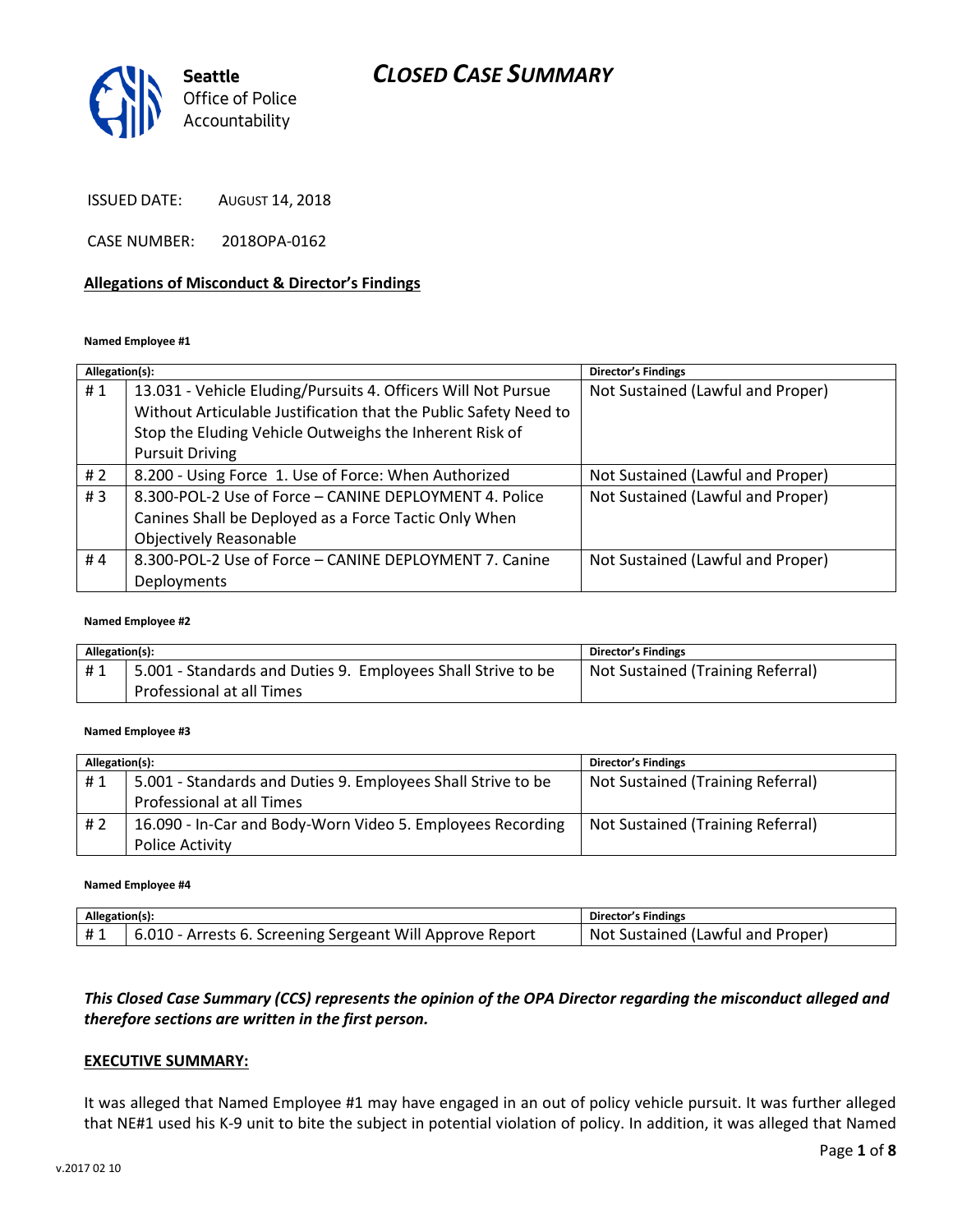

OPA CASE NUMBER: 2018OPA-0162

Employee #2 and Named Employee #3 engaged in unprofessional behavior, as well as that Named Employee #3 failed to timely activate his Body Worn Video. Lastly, it was alleged that Named Employee #4 may have failed to complete an arrest screening template.

### **STATEMENT OF FACTS:**

The Complainant initiated this complaint with OPA based on a vehicle pursuit that took place in the Beacon Hill neighborhood of Seattle and ended at the Complainant's neighbor's house. The Complainant stated that that there were pedestrians and children in the area that could have been injured during the pursuit. The Complainant's complaint concluded by stating: "There was no need for SPD to drive past our houses at what appeared to be 65 mph. In summary, you got lucky today that there were no pedestrians on our block." OPA commenced its investigation and interviewed the Complainant. The Complainant reiterated her allegations.

During its investigation, OPA reviewed the documentation concerning the pursuit. In doing so, OPA further learned that, in the aftermath of the pursuit, Named Employee #1 (NE#1) released his K-9 from the leash and that the K-9 then bit the subject. As such, OPA also investigated this use of force. OPA further heard several comments made by Named Employee #2 (NE#2) and Named Employee #3 (NE#3) that suggested a possible lack of professionalism. OPA also determined that NE#3 did not timely turn on his Body Worn Video (BWV) and that he further failed to report that failure or to document the reason for not timely activating. Lastly, OPA believed it possible that Named Employee #4 (NE#4) failed to complete an Arrest Screening Report, which potentially violated policy.

### **ADMINISTRATIVE NOTE:**

OPA initially recommended that the professionalism allegations against NE#2 and NE#3 be Sustained. The predominant statements that I believed were unprofessional included when, after the subject alleged that the officers had the K-9 bite him on purpose, NE#3 responded: "you are a fleeing felon, dogs bite those folks." NE#2 followed up on that statement, saying to the subject: "tell your friends."

I found that these statements were unnecessary, gratuitous, and served no legitimate law enforcement purpose. I also concluded that the manner in which the statements were made was, in my mind, taunting in nature. I further noted my concern that multiple officers, including NE#2 and NE#3, were standing around the subject while he was lying on the ground, handcuffed, and in pain. The officers were collectively smiling and joking around, which I believed provided further support for determining that NE#2 and NE#3 had engaged in unprofessional behavior.

At this discipline meeting in this case, NE#2's and NE#3's chains of command contended that the officers' conduct was better addressed by training. They argued against a Sustained finding, asserting that, while the officers' statements and demeanor were less than optimal, they were caught up in the adrenaline of the moment and did not intend to be unprofessional. They further noted that I was, at least in part, basing my recommended Sustained findings on conduct that more officers than NE#2 and NE#3 engaged in.

While these arguments do not necessarily change my overall opinion of NE#2's and NE#3's conduct, I agreed to amend my findings. I found merit in the chain of command's comments concerning the adrenaline of the moment. I also understand the concept that, even though I might find the laughing and joking distasteful under the circumstances, it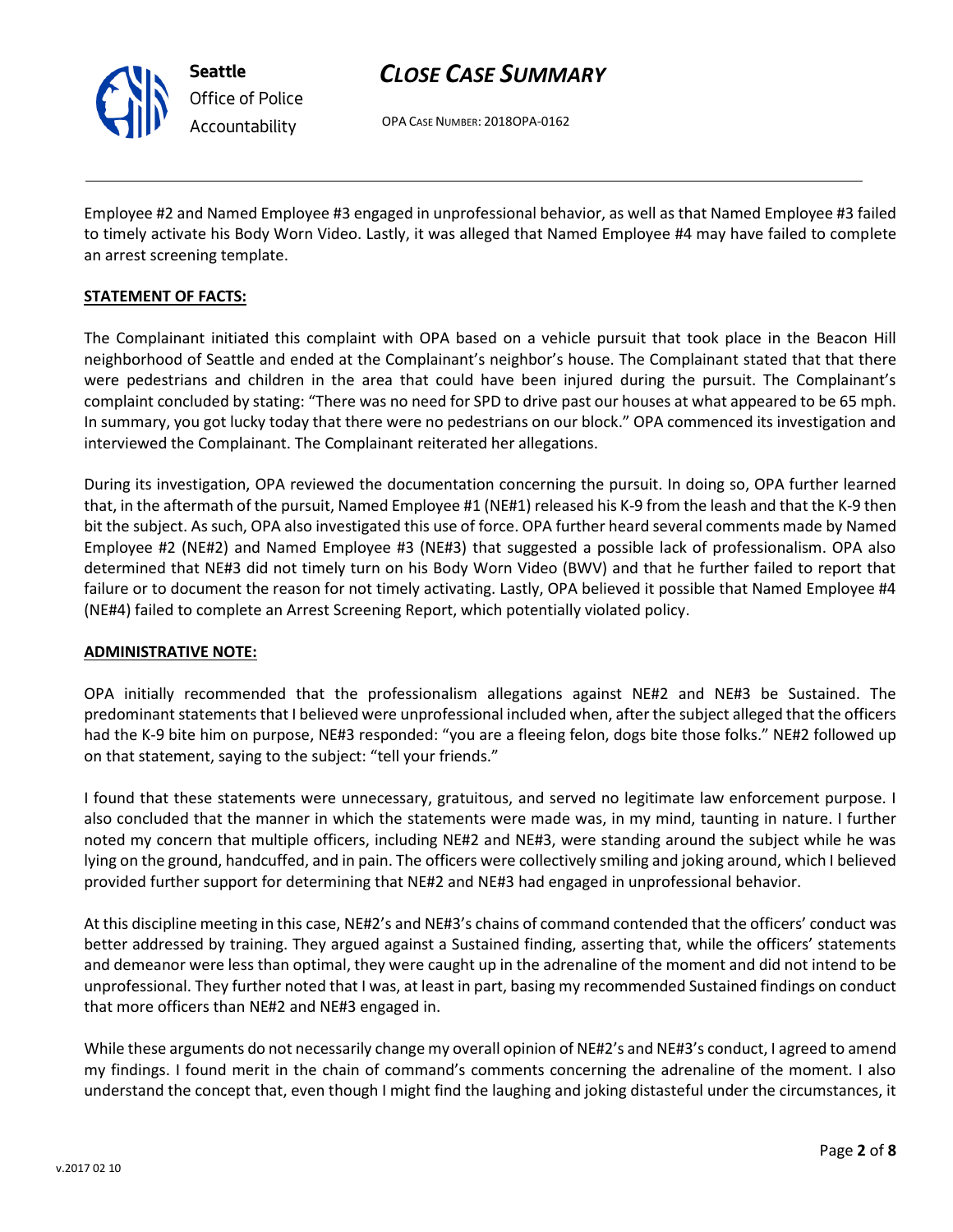

OPA CASE NUMBER: 2018OPA-0162

can be a mechanism to de-stress after high-intensity events such as this one. Lastly, I agreed that multiple officers, not just NE#2 and NE#3, were joking and laughing while in the subject's presence.

As discussed below, my expectation is that the officers' chains of command will thoughtfully address OPA's concerns in retraining and counseling, as they committed to do at the discipline meeting.

### **ANALYSIS AND CONCLUSIONS:**

### **Named Employee #1 - Allegation #1**

### *13.031 - Vehicle Eluding/Pursuits 4. Officers Will Not Pursue Without Articulable Justification that the Public Safety Need to Stop the Eluding Vehicle Outweighs the Inherent Risk of Pursuit Driving*

SPD Policy 13.031-POL-4 sets forth when SPD officers may engage in vehicle pursuits. It requires that officers be able to provide articulable justification that the public safety need to stop the eluding vehicle outweighs the risk of pursuit driving. (SPD Policy 13.031-POL-4.) The policy instructs that officers may not pursue for one or a combination of the following offenses: "traffic violations/civil infractions" and "misdemeanors/gross misdemeanors." (*Id*.)

There is no dispute here that officers engaged in a pursuit. The issue is whether that pursuit was justified. NE#1 stated that the justification for the pursuit stemmed from when, in his perception, the subject vehicle nearly hit an officer before it fled the scene. At this point, it was an offense for which a pursuit would have been justified. NE#1's chain of command reviewed the pursuit. The sergeant noted that there was an attempted vehicular assault of an officer and, thus, deemed the pursuit in policy. The lieutenant also approved the pursuit based on NE#1's articulated basis. He noted, however, that "if the pursuit continued for more than a few blocks or speeds increased [he] would have expected the pursuit to be terminated due to unnecessary risk." The lieutenant memorialized that NE#1 stated that he understood this.

NE#1's OPA interview was consistent with his Blue Team Vehicle Pursuit entry. He again stated that he believed that the driver was attempting to strike the other officer with his vehicle. As such, he believed the pursuit to be warranted based on that crime. He further reiterated to OPA that he would have terminated the pursuant had the subject vehicle not crashed given the potential risk. However, at the time he pursued, he believed that the need to capture the subject outweighed the risk of harm. This was particularly the case given that he did not see any pedestrians or heavy vehicle traffic in the immediate area.

OPA reviewed both NE#1's In-Car Video (ICV) and the other officer's BWV. From the review of the BWV, it does not appear as if the subject was attempting to strike the other officer with his vehicle. Instead, it appeared as if he was simply trying to flee from the scene. However, from my review of the ICV, I do not find NE#1's perceptions of the subject's actions to be implausible. Given how quickly the incident evolved and given NE#1's vantage point at the time, a reasonable officer could have believed that the subject vehicle was swerving towards and attempting to strike the other officer, even if this is not what actually occurred or what the subject intended. For these reasons, I further find it reasonable that NE#1 believed that the subject had committed an attempted vehicular assault and, for this reason, I conclude that the pursuit was justified.

Even if the pursuit was justified, the public safety need to stop the subject vehicle must have outweighed the risk to the public. Based on my review of the video, I did not observe any pedestrians on the sidewalks. I further did not see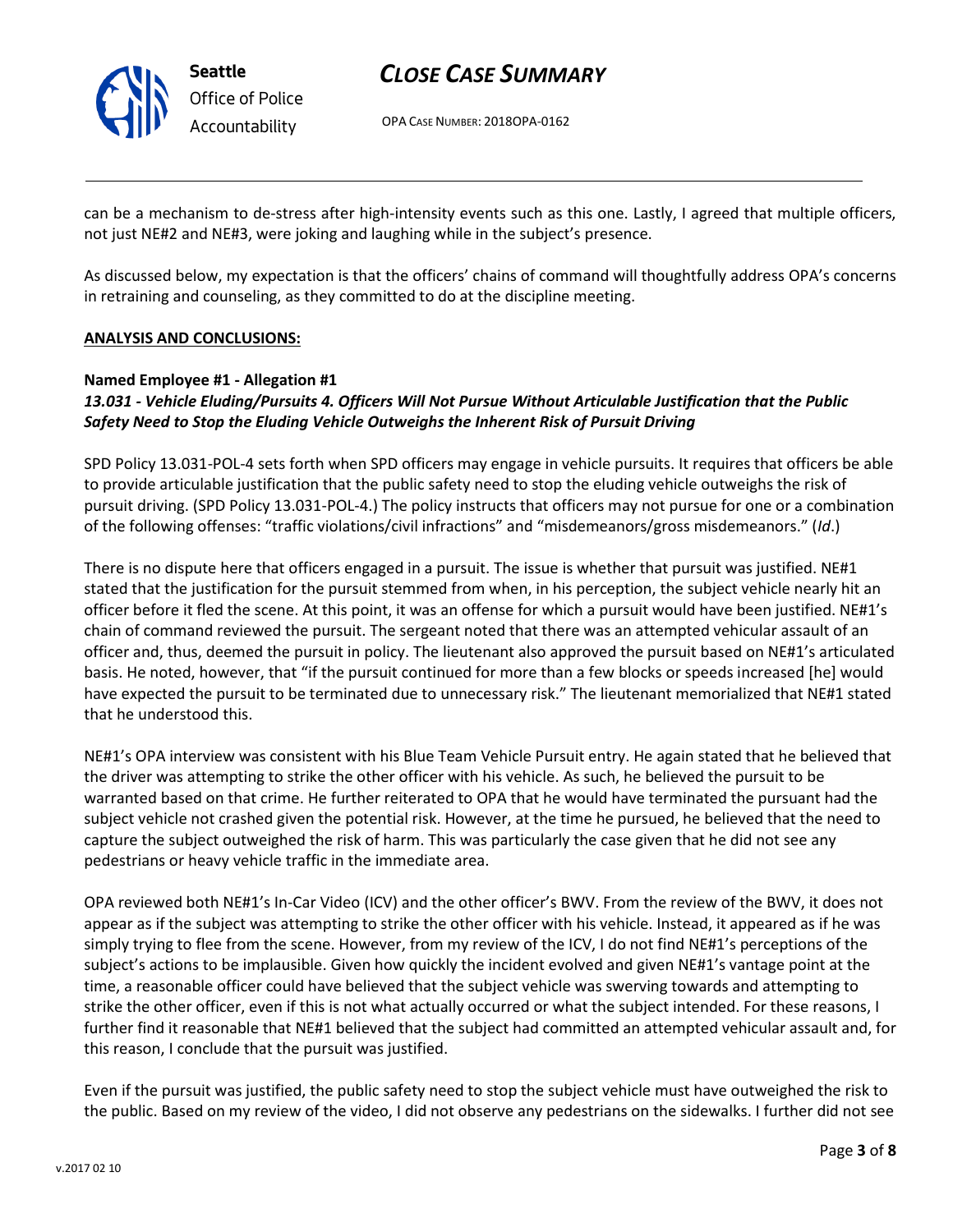

OPA CASE NUMBER: 2018OPA-0162

any other moving vehicles on the roadway except for a truck that was driving in the other lane of travel. While there were parked cars on the street and while it was a residential neighborhood, I do not believe that NE#1 drove at excessively high speeds, engaged in any dangerous maneuvers, or otherwise drove in a manner that put community members at risk. I agree with NE#1 and his chain of command that had the subject vehicle not crashed and had NE#1 continued the pursuit, the risk would likely have outweighed the public safety need, but those are not the facts of this case.

For these reasons, I recommend that this allegation be Not Sustained – Lawful and Proper.

### Recommended Finding: **Not Sustained (Lawful and Proper)**

## **Named Employee #1 - Allegation #2** *8.200 - Using Force 1. Use of Force: When Authorized*

Under SPD Policy 8.200(1) force used by officers be reasonable, necessary and proportional. Whether force is reasonable depends "on the totality of the circumstances" known to the officers at the time of the force and must be balanced against "the rights of the subject, in light of the circumstances surrounding the event." (SPD Policy 8.200(1).) The policy lists a number of factors that should be weighed when evaluating reasonableness. (*See id.*) Objective reasonableness in the context of K-9 deployments is further explained in SPD Policy 8.300-POL-2(4), which states that officers:

> will only allow their canines to physically engage or bite a suspect if there is a reasonable belief or if it is known that the suspect is armed with a weapon or other instrumentality capable of producing death or significant physical injury or otherwise poses an imminent threat of death or serious physical injury to the handler or others or is engaged in active aggression or escaping. In the case of a subject who has been located hiding, handlers will not allow their canine to seize and extract the suspect if a lower level of force could reasonably be expected to control the suspect or allow for the apprehension.

SPD Policy 8.200(1) further explains that force is necessary where "no reasonably effective alternative appears to exist, and only then to the degree which is reasonable to effect a lawful purpose." (*Id.*) Lastly, the force used must be proportional to the threat posed to the officer. (*Id.*)

As discussed above, after NE#1 had pursued the subject for several blocks, the subject's vehicle crashed into the carport of a residence. The subject then got out of the vehicle and ran from the officers. NE#1 followed with his K-9, pointed the K-9 towards the subject, and released the K-9. At the time the K-9 was released, the subject had fled around a residence and was heading towards a line of trees. NE#1 stated that he released the K-9 because he was concerned that the subject was going to escape and/or that he would lose sight of the subject and the subject would put himself in place of advantage over the officers. The K-9 bit onto the subject's jacket and was able to pull him down to the ground. When the subject continued to try to get up and flee, the K-9 bit the subject's thigh. Officers placed the subject into handcuffs. The K-9 maintained the bite for approximately 30 seconds until the subject was fully secured.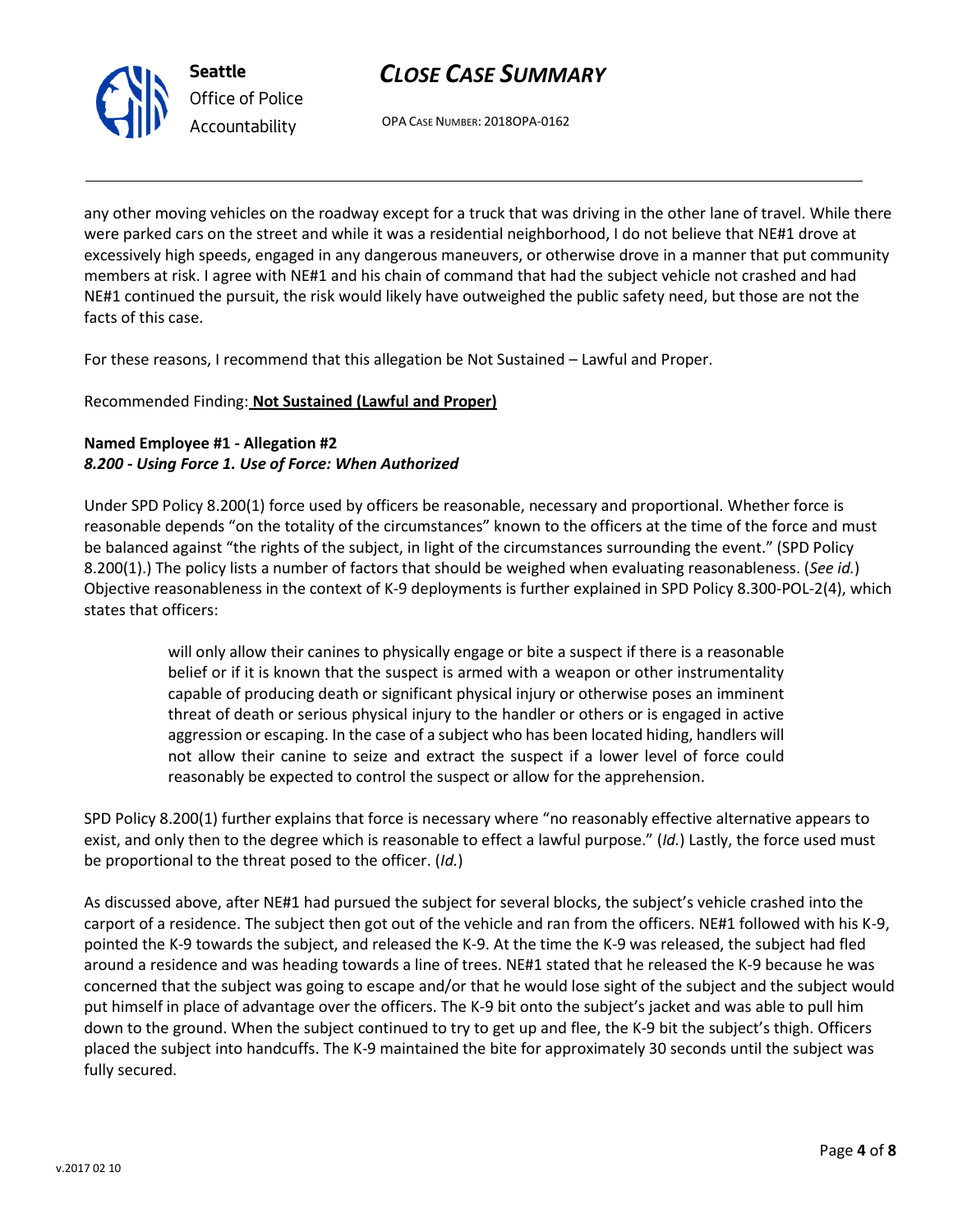

OPA CASE NUMBER: 2018OPA-0162

Based on my review of the record, including the Department video, I find that the force was reasonable. I base this finding both on the reasonableness elements set forth in SPD Policy 8.200 – most notably, the crime that the subject was being sought for, the resistance presented by the subject given his multiple attempts to flee, the risk of harm to the officers, and the risk of harm to the community and the subject, himself – and those elements set forth in SPD Policy 8.300-POL-2(4). With regard to this latter policy, I find that the subject was escaping and that the application of a K-9 was a reasonable use of force to prevent that escape. I further find that the force was necessary in that it was a degree of force reasonable to effectuate taking the subject into custody and preventing his escape. I also find that NE#1 rationally believed that there were no reasonable alternatives to that force. Lastly, I find that the force was proportional to the risk of harm presented by the subject. First, in NE#1's mind, the subject had attempted to assault an officer with his vehicle. Second, the subject had fled in his vehicle and, in doing so, disregarding the safety of those around him. This was exemplified by when he crashed in a community member's residence. Third, the subject demonstrated his intent to get away from the officers. As such, it was logical to presume that he might physically harm them in order to do so.

For these reasons, I find that NE#1's force in this instance was consistent with policy. Accordingly, I recommend that this allegation be Not Sustained – Lawful and Proper.

Recommended Finding: **Not Sustained (Lawful and Proper)**

## **Named Employee #1 - Allegation #3** *8.300-POL-2 Use of Force – CANINE DEPLOYMENT 4. Police Canines Shall be Deployed as a Force Tactic Only When Objectively Reasonable*

For the same reasons as stated above (*see* Named Employee #1, Allegation #2), I recommend that this allegation be Not Sustained – Lawful and Proper.

Recommended Finding: **Not Sustained (Lawful and Proper)**

## **Named Employee #1 - Allegation #4** *8.300-POL-2 Use of Force – CANINE DEPLOYMENT 7. Canine Deployments*

SPD Policy 8.300-POL-2(7) concerns K-9 deployments and, specifically, off-leash deployments. The policy states that, for an off-leash deployment to be permissible, one or more of the following must apply: (1) it is a search for an armed felony or an armed misdemeanor suspect; (2) it is a search for a subject wanted for a serious crime, including a crime of violence; or (3) where there is a clear danger of death or serious physical injury to the officer or others.

As discussed above, I find that NE#1 reasonably believed that the subject had committed a serious crime of violence; namely, the attempted vehicular assault of the other officer. As such, an off-leash deployment was warranted based on the facts and circumstances that NE#1 plausibly believed to exist at the time.

For these reasons, I recommend that this allegation be Not Sustained – Lawful and Proper. Recommended Finding: **Not Sustained (Lawful and Proper)**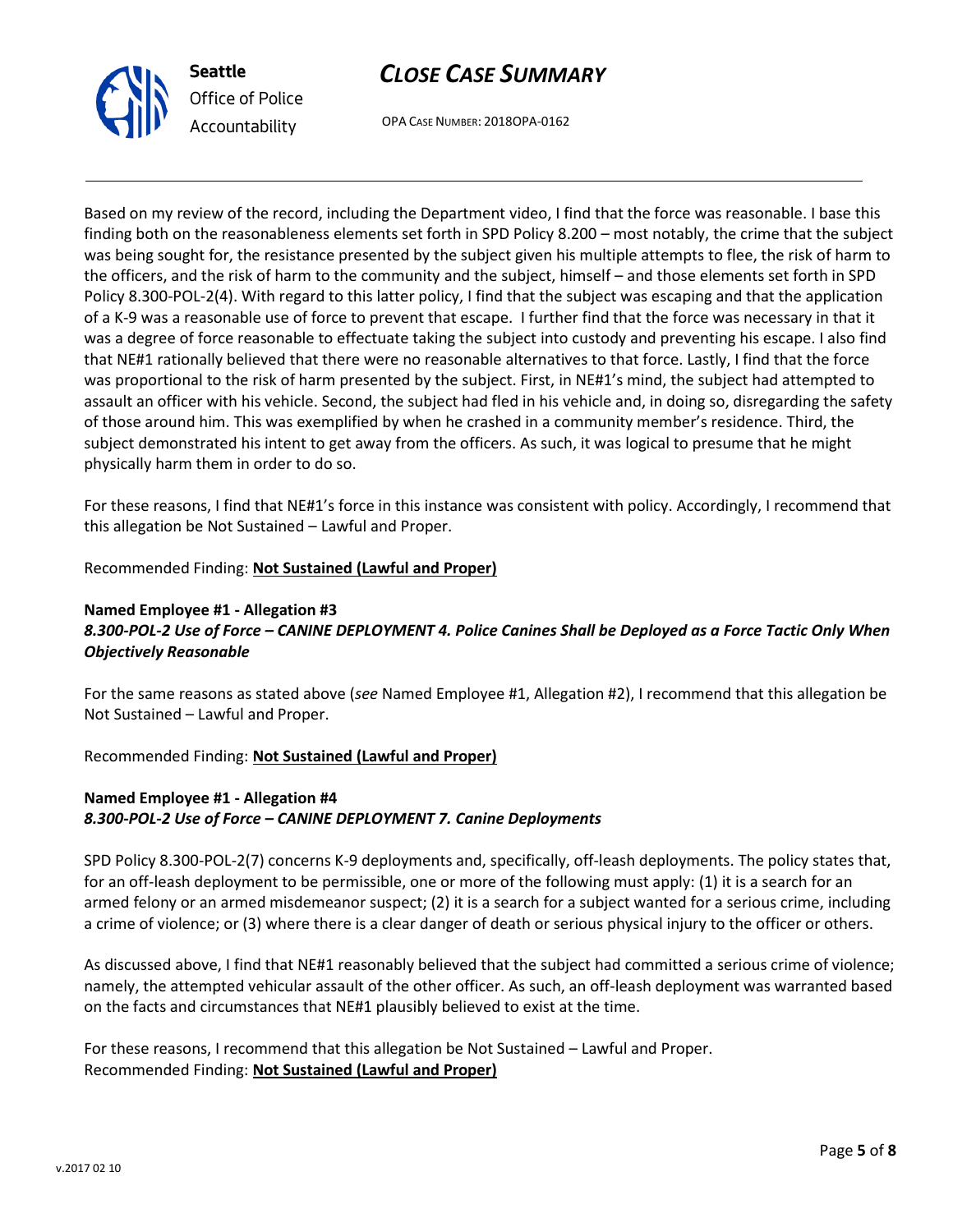OPA CASE NUMBER: 2018OPA-0162

## **Named Employee #2 - Allegation #1** *5.001 - Standards and Duties 9. Employees Shall Strive to be Professional at all Times*

It was alleged that both NE#2 and NE#3 engaged in unprofessional behavior during a conversation they had with the subject in the aftermath of his arrest.

At that time, NE#2, in response to a statement made by the subject concerning the bite, told him: "you are going to have scars for a while." He further added: "I got bit three months ago, I still got mine." The subject then complained further, alleging that the officers had the dog bite him on purpose and made other unintelligible statements. NE#2 began to respond by stating: "perhaps when we ask you to stop…" NE#3 then interjected: "you are a fleeing felon, dogs bite those folks." NE#2 followed up on that statement, saying to the subject: "tell your friends." The subject responded: "I have no friends, fuck friends." NE#2 repeated: "fuck ok, no friends." NE#3 then stated "PCP, he says." NE#2 replied: "that's a bad drug."

SPD policy 5.001-POL-9 requires that SPD employees "strive to be professional at all times." The policy further instructs that "employees may not engage in behavior that undermines public trust in the Department, the officer, or other officers." (SPD Policy 5.001-POL-9.) The policy states that: "Any time employees represent the Department or identify themselves as police officers or Department employees, they will not use profanity directed as an insult or any language that is derogatory, contemptuous, or disrespectful toward any person." (*Id*.) Lastly, the policy proscribes: "unnecessary escalation of events even if those events do not end in reportable uses of force." (*Id*.)

OPA initially recommended Sustained findings for professionalism as against both NE#2 and NE#3. This was based, as a general matter, on OPA's belief that the statements were unnecessary and not associated with any legitimate law enforcement purpose, as well as due to the demeanor and manner of the officers when the statements were made. Lastly, OPA was concerned with the fact that multiple officers, including NE#2 and NE#3, were standing over the Complainant, who was lying on the ground, handcuffed, and in pain, while laughing and joking around. However, for the reasons set forth above in the Administrative Note, I amend my findings in this regard and now issue the following Training Referrals for NE#2 and NE#3.

• **Training Referral**: NE#2 and NE#3 should receive additional training concerning the Department's professionalism policy and the Department's expectations in this regard. The officers' chains of command should discuss this specific incident with them, including going over OPA's initial and amended findings. The chains of command should counsel these officers on how they could have better handled this situation and how their actions could have been and were perceived negatively. NE#2 and NE#3 should be advised to avoid such gratuitous and unnecessary comments in the future, particularly where, as here, they serve a negligible if not non-existent law enforcement purpose. This retraining and counseling should be documented and this documentation should be maintained in an appropriate database.

### Recommended Finding: **Not Sustained (Training Referral)**



**Seattle**

*Office of Police Accountability*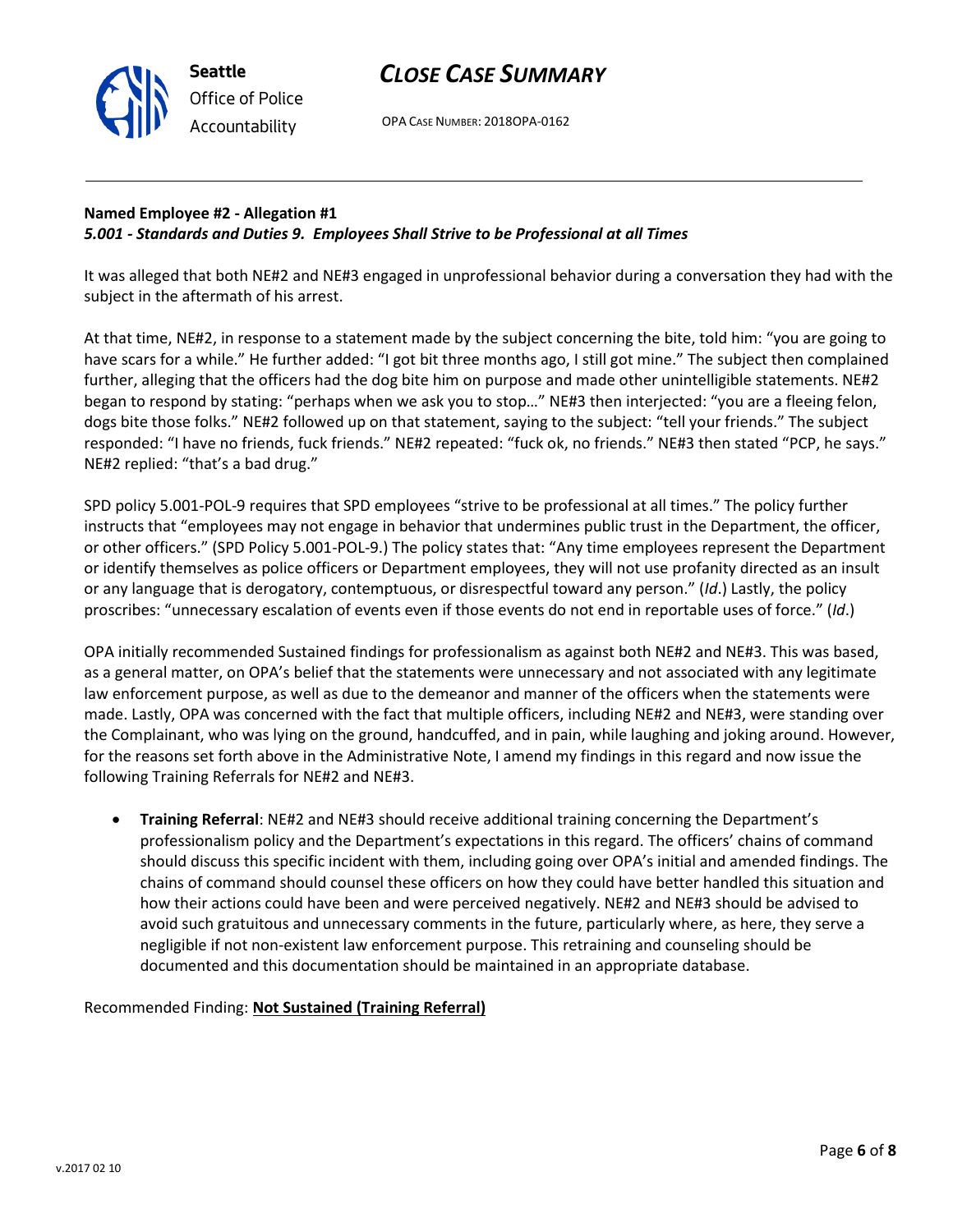

OPA CASE NUMBER: 2018OPA-0162

## **Named Employee #3 - Allegation #1** *5.001 - Standards and Duties 9. Employees Shall Strive to be Professional at all Times*

For the same reasons as stated above (*see* Named Employee #2, Allegation #1), I amend my findings and now recommend a Training Referral. I further refer to the above Training Referral. (*Id*.)

Recommended Finding: **Not Sustained (Training Referral)**

**Seattle**

*Office of Police Accountability*

## **Named Employee #3 - Allegation #2** *16.090 - In-Car and Body-Worn Video 5. Employees Recording Police Activity*

SPD Policy 16.090-POL-5 concerns the obligation of Department employees to record Department video. This includes both In-Car Video and Body Worn Video. SPD Policy 16.090-POL-5(b) sets forth those situations in which video must be recorded and includes but is not limited to: "dispatched calls, starting before the employee arrives on the call…"; "on-view infractions and criminal activity"; "arrests and seizures"; and "vehicle eluding/pursuits." The policy further states that: "if circumstances prevent recording at the start of an event, the employee will record as soon as practical." (SPD Policy 16.090-POL-5(b).)

Given these above categories, it cannot be disputed that NE#3 was required to record BWV and that he was expected to record the entirety of the incident. At his OPA interview, NE#3 explained that he forgot to turn his camera on when he first exited his patrol vehicle and he did not realize his mistake until he saw that other officers around him had their BWV activated. That he forgot to do so is corroborated by his contemporaneous statement on BWV. He told OPA that, at the time, he had only been equipped with BWV for eight to ten weeks and that it was a new technology. He further contended that the situation at the inception of his response to the incident was exigent.

OPA has put in place a one year grace period for violations of this policy. This was done to allow officers to familiarize themselves with this new technology without having the possibility of disciplinary action weighing on them. OPA believes this to be a matter of fundamental fairness and procedural due process.

NE#3's failure to activate in this case fell within this grace period. As such, even if I believed that his actions represented a violation of policy, I would not have recommended that this allegation be Sustained. That being said, I note that he completely failed to comply with SPD Policy 16.090-POL-7, which required, where BWV was not timely activated, that he note the untimely recording in an update to the CAD Call Log and provide an explanation for his actions in an appropriate report. He took none of these steps. Had the grace period not been in effect, I would have recommended a Sustained finding on this basis.

Instead, however, I recommend that NE#3 receive a Training Referral.

• **Training Referral**: NE#3 should be retrained as to the elements of SPD Policies 16.090-POL-5 and 16.090- POL-7. He should be counseled concerning his failure to record BWV in this case and his lack of compliance with any of the reporting requirements of SPD Policy 16.090-POL-7. NE#3 should be informed that any future unjustified violations of this policy will likely result in Sustained findings. This retraining and